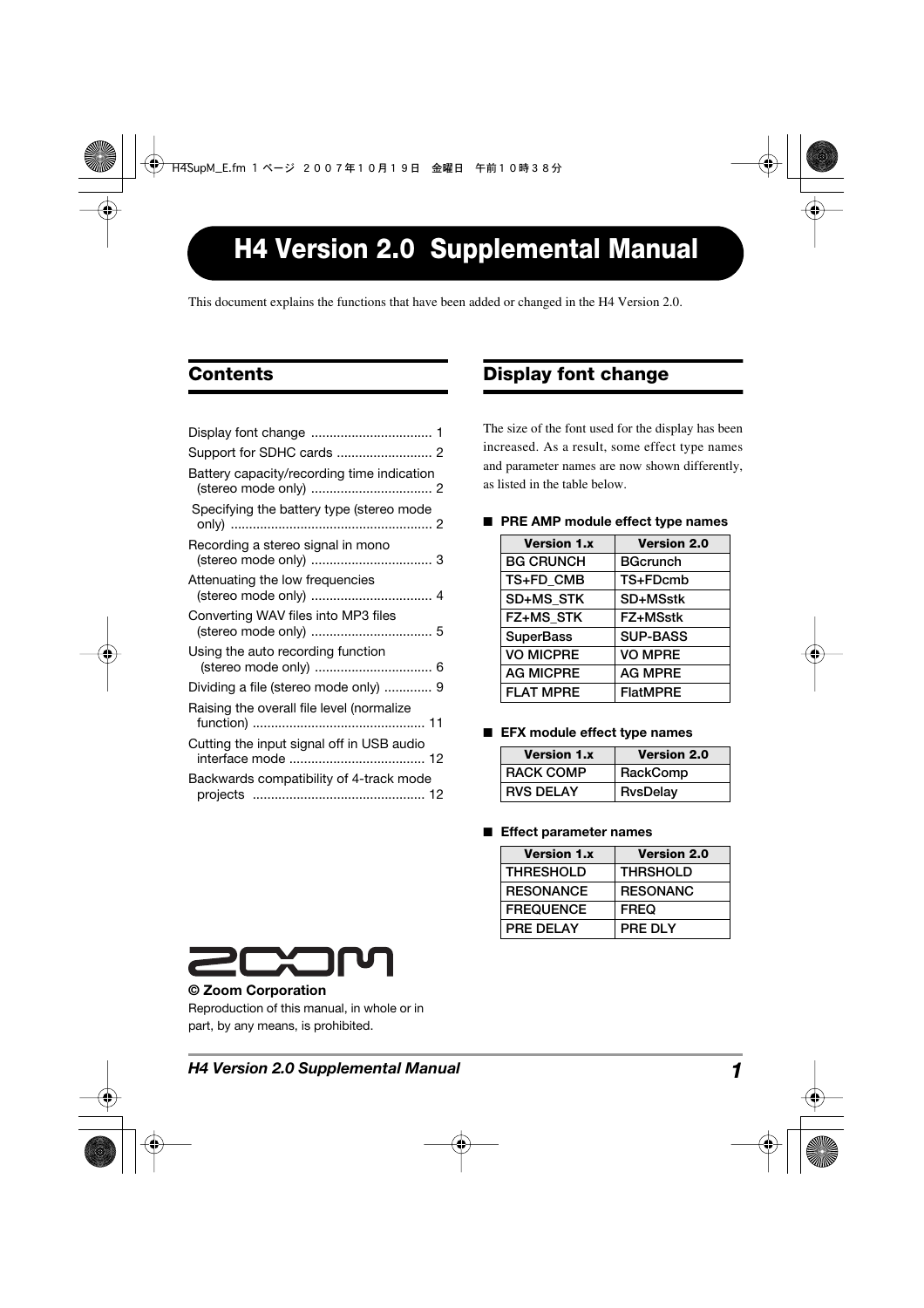# **Support for SDHC cards**

In addition to regular SD cards, the H4 now also supports the high-capacity SDHC cards, increasing the maximum capacity from 2 to 4 GB. For information on supported cards, please visit the ZOOM Corporation web site (http:// www.zoom.co.jp).

Due to this change, the available characters for file names and folder names are limited as follows:

 $(space)$ ! # \$ % & '() +, - $0123456789 := \textcircled{2}$ A B C D E F G H I J K L M N O P Q R S T U V W X Y Z [ ] ^ \_ ` a b c d e f g h i j k l m n o p q r s t u v w x  $yz$  { }  $\tilde{z}$ 

Files or folders with names that contain characters other than those listed above cannot be accessed.

### **Battery capacity/recording time indication (stereo mode only)**

The stereo mode top screen now shows the remaining battery capacity (during battery powered operation only) and the remaining recording time for the currently selected recording format.

|                | <b>@8:88:88:888⊞■STOP</b>            |  |  |
|----------------|--------------------------------------|--|--|
|                | FILE > STE-000 .wav                  |  |  |
|                | <br>-24<br>-12 -6                    |  |  |
|                | [-00:23:45]<br>$B \leftrightarrow B$ |  |  |
| Battery status | Available recording time             |  |  |

## **Specifying the battery type (stereo mode only)**

The main menu of the stereo mode now includes an item for specifying the battery type. In order to enable more accurate indication of remaining battery capacity, you should select the battery type, as described below.

#### *1.* **At the stereo mode top screen, press the center of the [MENU] key.**

The main menu which gives access to various H4 settings appears.



*2.* **Move the jog dial up/down to bring the cursor to "BATTERY". Then press the jog dial.** 

The BATTERY screen for specifying the battery type appears.



*3.* **Move the jog dial up/down to bring the cursor to "ALKALI" (alkaline/ oxyride batteries) or "Ni-MH" (nickelhydride batteries), depending on the inserted battery type.** 

The setting becomes effective immediately.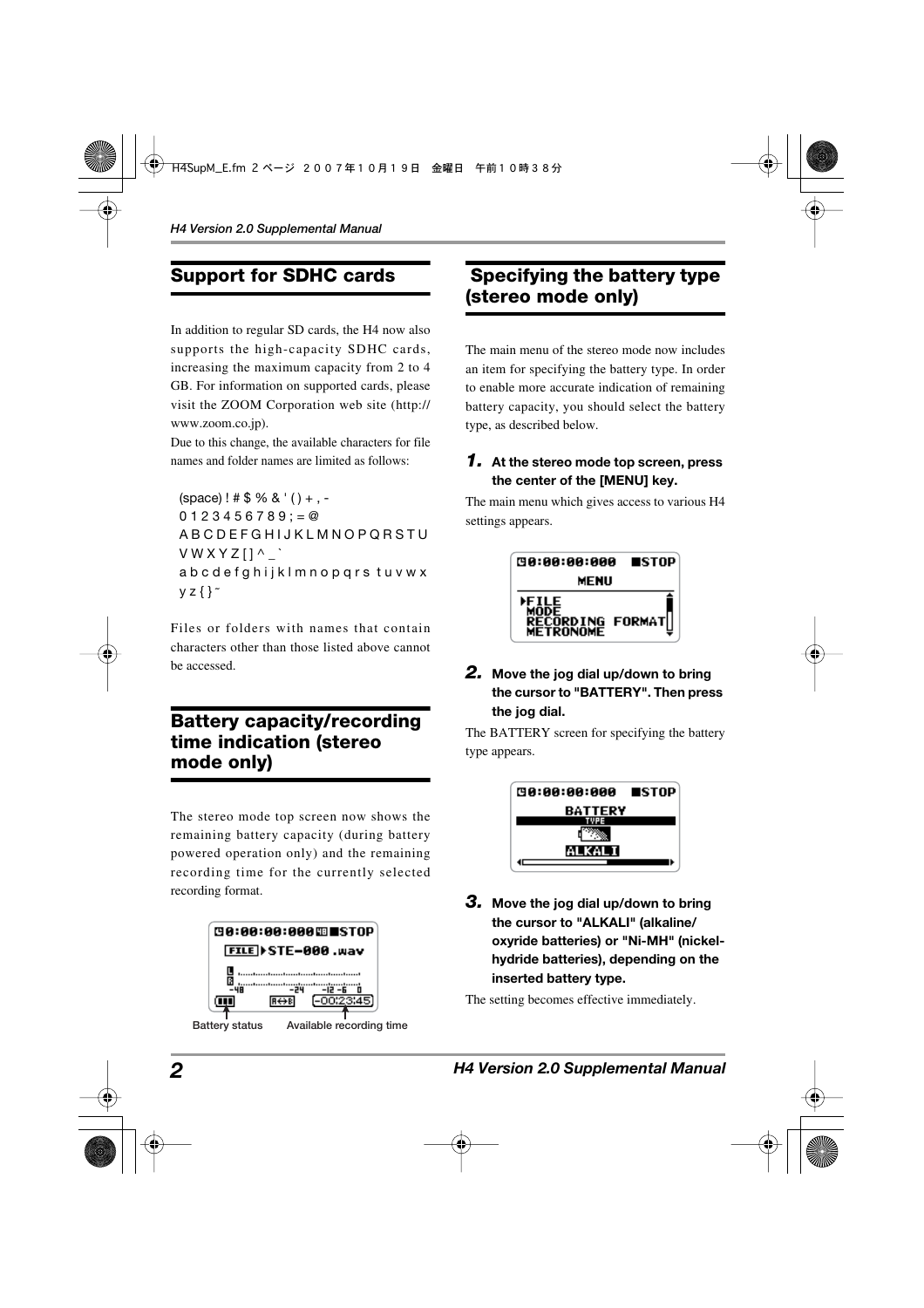*4.* **When the setting is complete, press the center of the [MENU] key repeatedly to return to the stereo mode top screen.** 

### **Recording a stereo signal in mono (stereo mode only)**

The H4 allows you to record a signal from the internal or external mics or from an external component in mono. This can be useful for narration or effect sounds, where handling the material in mono may be preferable.

#### *1.* **At the stereo mode top screen, press the bottom (INPUT MENU) of the [MENU] key.**

The INPUT menu for making various input related settings appears.



#### *2.* **Move the jog dial up/down to bring the cursor to "MONO MIX". Then press the jog dial.**

The screen for switching the mono mix function

on or off appears.



*3.* **Move the jog dial up/down to bring the cursor to "ON". Then press the jog dial.** 

The mono mix function is now activated.

*4.* **To return to the stereo mode top screen, press the center of the [MENU] key.** 

#### *5.* **Perform the steps for recording.**

The stereo signal from the internal mics or a stereo signal from the [INPUT 1]/[INPUT 2] jacks is mixed and the result is recorded as a stereo file with identical signals in the L and R channels (see illustration below).

#### *HINT*

- Files created as described above will be named "MONO-xxx.wav" or "MONO-xxx.mp3" (where xxx is a number from 000 to 999) and stored in the stereo mode folder.
- The above setting is stored as part of the stereo mode settings.



#### *H4 Version 2.0 Supplemental Manual 3*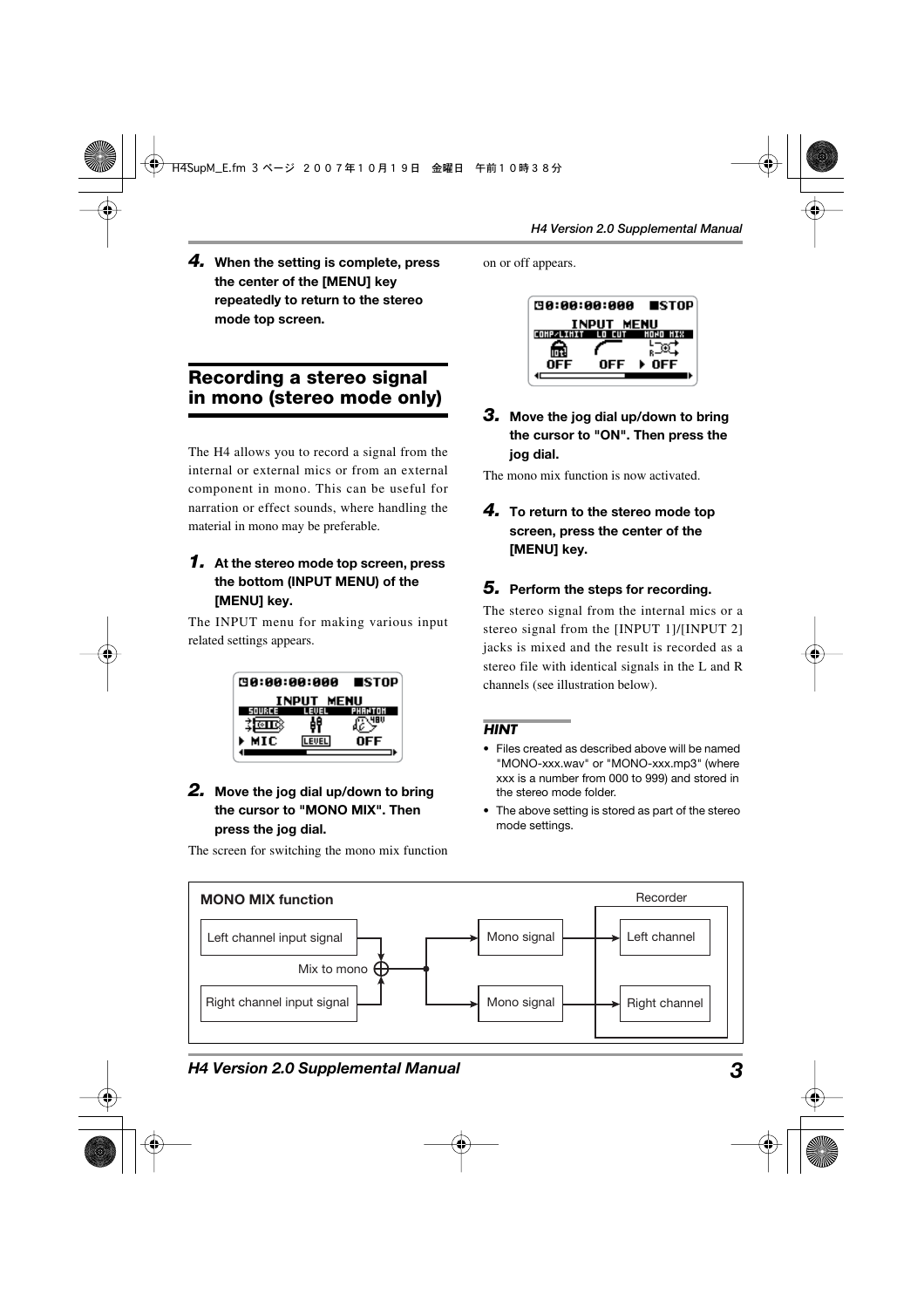### **Attenuating the low frequencies (stereo mode only)**

The H4 now incorporates a low-cut filter that is effective in removing wind noise during outdoor recording or pop noise when recording a vocalist. To activate the filter, proceed as follows.

#### *1.* **At the stereo mode top screen, press the bottom (INPUT MENU) of the [MENU] key.**

The INPUT menu for making various input related settings appears.

#### *2.* **Move the jog dial up/down to bring the cursor to "LO CUT". Then press the jog dial.**

The screen for switching the low-cut function on or off appears.



#### *3.* **Move the jog dial up/down to select the cutoff frequency of the low-cut filter (1 – 10). Then press the jog dial.**

The lower the number, the lower the cutoff frequency. The table shows the frequency settings corresponding to the numbers.

| <b>Setting</b> | <b>Cutoff frequency</b> |
|----------------|-------------------------|
| <b>OFF</b>     | No filter               |
| 1              | 80 Hz                   |
| $\overline{2}$ | 98 Hz                   |
| 3              | 115 Hz                  |
| 4              | 133 Hz                  |
| 5              | 150 Hz                  |
| 6              | 168 Hz                  |
| $\overline{7}$ | 185 Hz                  |
| 8              | 203 Hz                  |
| 9              | 220 Hz                  |
| 10             | 237 Hz                  |

#### *4.* **To return to the stereo mode top screen, press the center of the [MENU] key.**

#### *HINT*

The above setting is stored as part of the stereo mode settings.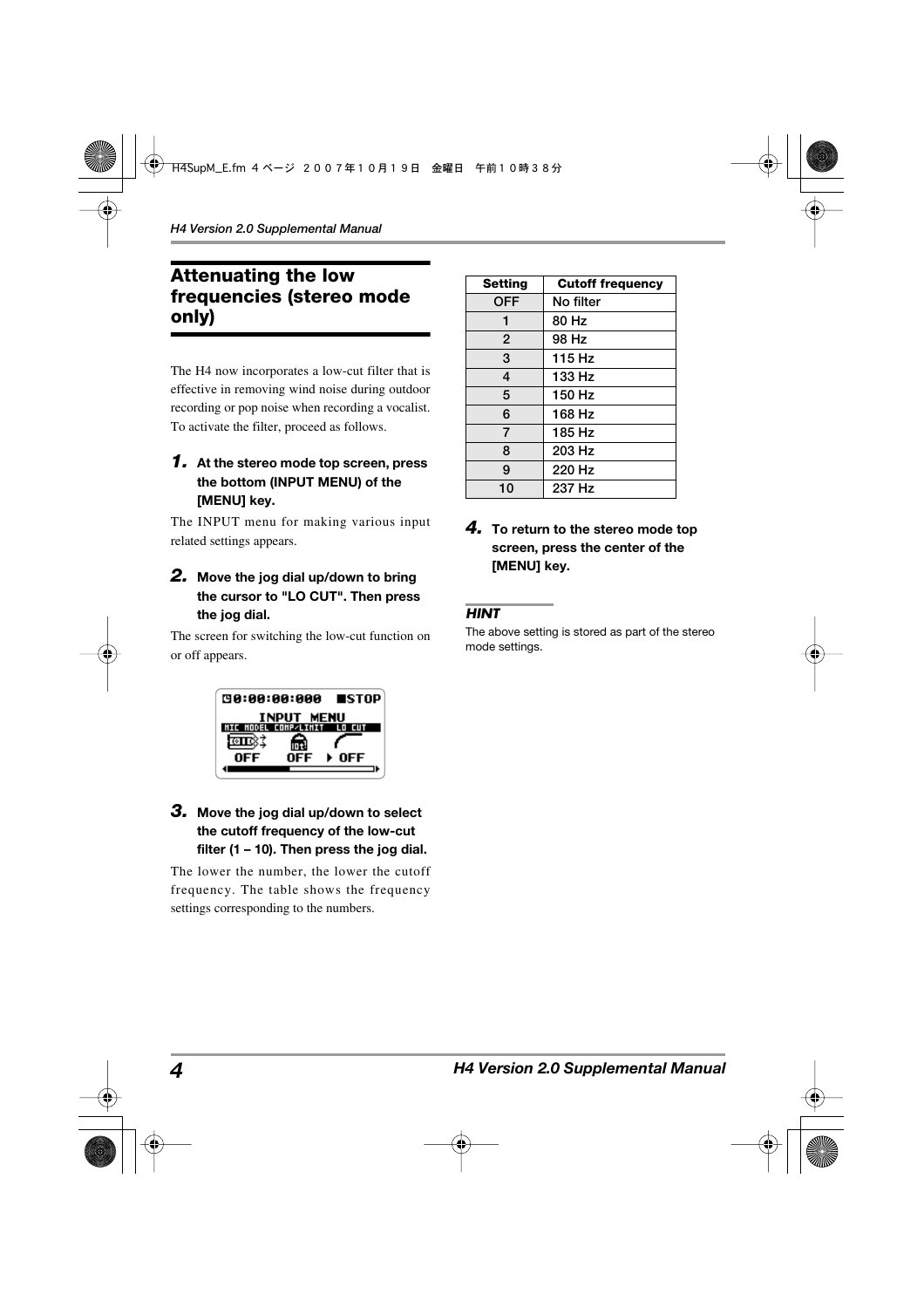### **Converting WAV files into MP3 files (stereo mode only)**

You can convert a WAV file recorded in stereo mode into an MP3 file. Compared to a WAV file, the file size of an MP3 is much smaller, because the content is compressed. This is convenient for example to place recorded content on a web site or send it by e-mail.

#### *NOTE*

Depending on the type of card and the recording format, the conversion process may take about as long as the recording time of the source file. The unit should therefore be powered from the AC adapter during the conversion. Sufficient free space will also be needed on the card.

#### *1.* **At the stereo mode top screen, press the center of the [MENU] key.**

The main menu which gives access to various H4 settings appears.



#### *2.* **Move the jog dial up/down to bring the cursor to "FILE". Then press the jog dial.**

The FILE menu for selecting various operations for recorded files appears.



#### *3.* **Move the jog dial up/down to bring the cursor to "MP3 ENCODE". Then press the jog dial.**

The MP3 ENCODE screen for selecting the source WAV file appears.



#### *4.* **Move the jog dial up/down to select the WAV file to convert. Then press the jog dial.**

A screen for specifying the bit rate (amount of information per second of the MP3 file) and the file name appears.



*5.* **To change the bit rate setting, move the jog dial up/down to bring the cursor to "BIT". Then press the jog dial.** 

The bit rate setting can now be changed. Move the jog dial up/down to select one of the following settings, and then press the jog dial.

### ● **Available bit rate settings**

48, 56, 64, 80, 96, 112, 128, 160, 192, 224, 256, 320 (kbps), VBR

The higher the bit rate setting, the better the sound quality. The setting "VBR" stands for "Variable Bit Rate". With this setting, the bit rate adapts to the amount of information that is to be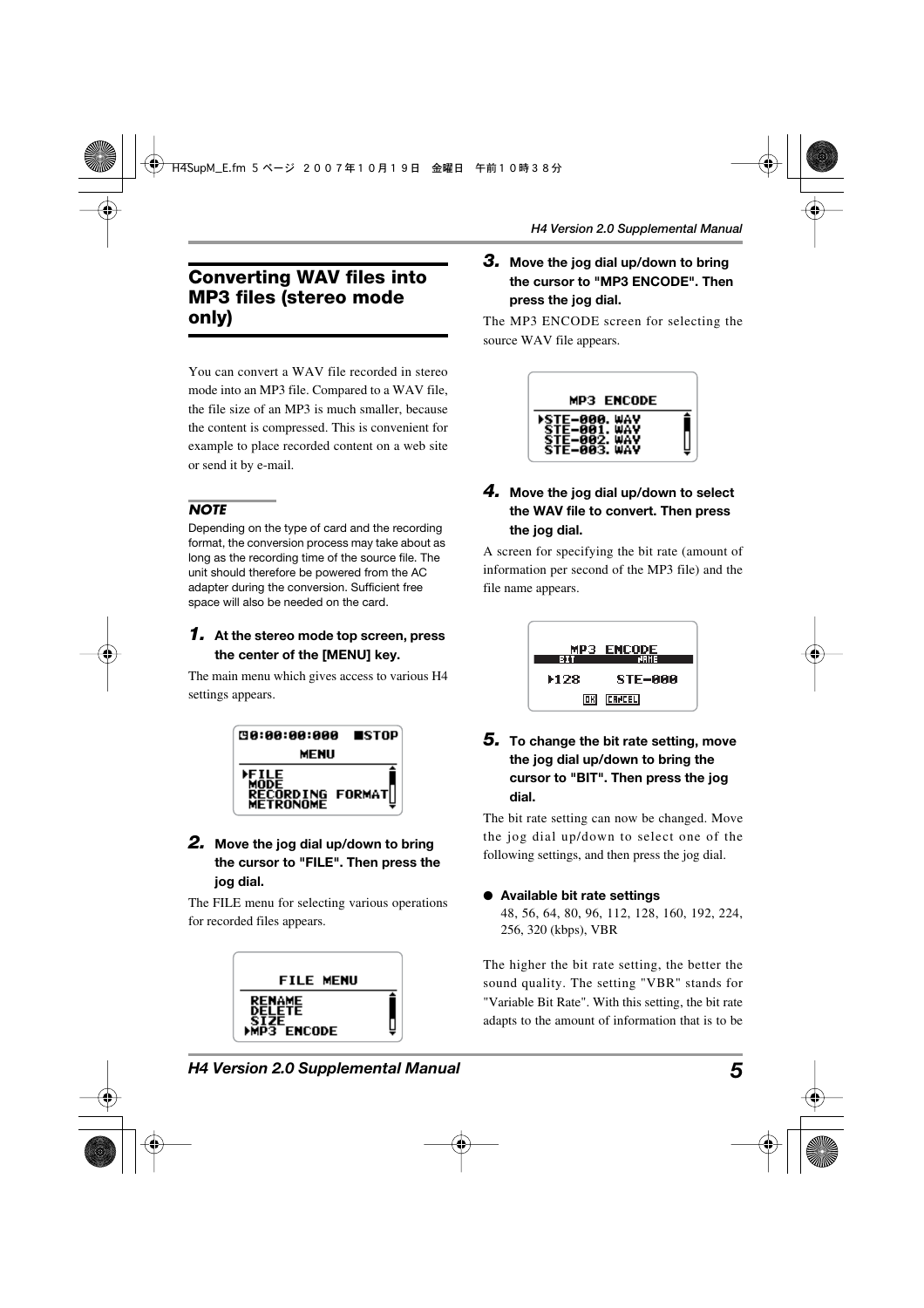encoded. This method makes it possible to achieve fairly small file sizes without excessive degradation of sound quality.

#### *6.* **To change the file name, move the jog dial up/down to bring the cursor to "NAME". Then press the jog dial.**

The cursor disappears and a character is underlined. This indicates that the character can be changed.

Specify the name, using the same procedure as described on page 47 of the H4 Operation Manual.

#### *7.* **To carry out the MP3 file conversion, move the jog dial up/down to bring the cursor to "OK". Then press the jog dial.**

The conversion process starts and the indication "Please Wait" appears. When the conversion is finished, the indication "Complete!" is shown, and the file selection screen of step 3 appears again.

#### *NOTE*

If a file with the same name already exists in the current project folder, the message "This file name already exists" appears. In this case, pressing the jog dial will cause the indication of step 6 to appear again. Change the file name and repeat the procedure.

*8.* **To return to the stereo mode top screen, press the center of the [MENU] key repeatedly.** 

## **Using the auto recording function (stereo mode only)**

The auto record function makes it possible to have the H4 start and stop recording automatically, according to the input signal level. When the level exceeds a certain threshold, recording starts, and when it remains below the threshold for a given length of time, recording stops. This is convenient to record only spoken comments at a meeting or interview or similar.

To use the auto recording function, proceed as follows.

#### *1.* **At the stereo mode top screen, press the center of the [MENU] key.**

The main menu which gives access to various H4 settings appears.



#### *2.* **Move the jog dial up/down to bring the cursor to "AUTO RECORDING". Then press the jog dial.**

The AUTO RECORDING screen for making settings for the function appears.

|       | AUTO RECORDING |             |
|-------|----------------|-------------|
|       | REC            | <b>NFF</b>  |
| STRRT |                | <b>STOP</b> |

Settings available from this screen are as follows.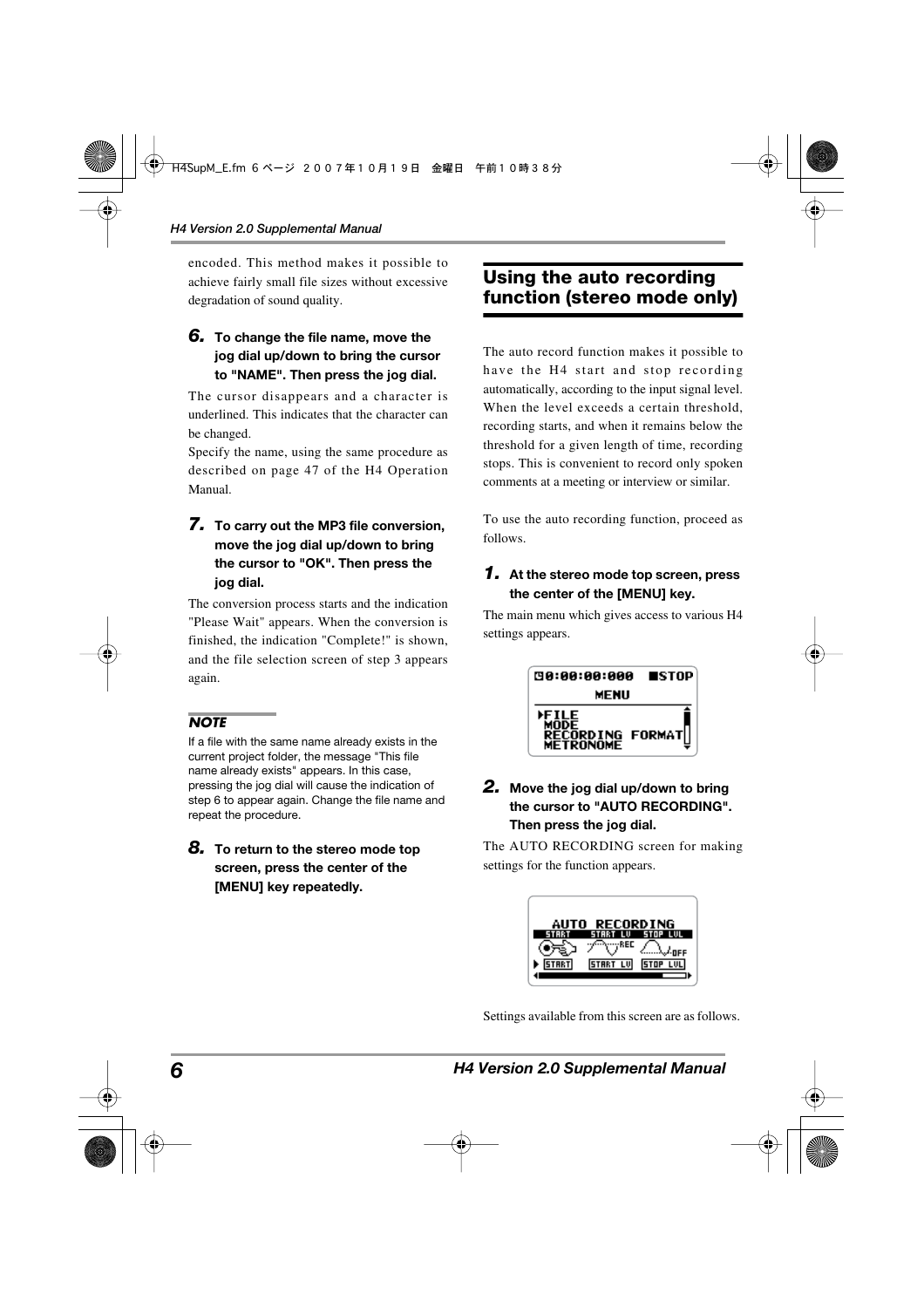#### ● **START**

Turns the auto record function on.

#### ● **START LV (Start level)**

Sets the threshold level for automatically starting to record.

#### ● **STOP LVL (Stop level)**

Sets the threshold level for automatically stopping to record.

#### ● **AUTO STP**

Controls the auto stop on/off setting and the number of seconds until actual recording stops. When the signal drops below the specified stop level, recording will stop after the number of seconds set here.

#### *3.* **To set the start level, move the jog dial up/down to bring the cursor to "START LV". Then press the jog dial.**

A screen with an input signal level meter appears on the display. The currently selected start level is indicated with a  $\nabla$  symbol.

While this screen is shown, the input signal can be monitored via the [LINE OUTPUT]/ [PHONES] jacks.



While watching the input signal level on the display, move the jog dial up/down to set the start level to a suitable point. When the setting is complete, press the jog dial. The AUTO RECORDING screen appears again.

*4.* **To set the stop level, move the jog dial up/down to bring the cursor to "STOP LVL". Then press the jog dial.**  A screen with an input signal level meter appears on the display. The currently selected stop level is indicated with a  $\nabla$  symbol.

While watching the input signal level on the display, move the jog dial up/down to set the stop level to a suitable point. When the setting is complete, press the jog dial. The AUTO RECORDING screen appears again.

#### *5.* **To enable the auto stop function, move the jog dial up/down to bring the cursor to "AUTO STP". Then press the jog dial.**

The AUTO STP setting can now be changed. Move the jog dial up/down to select one of the following settings. Then press the jog dial. The AUTO RECORDING screen appears again.

| 0FF         | Auto stop function is disabled<br>(Recording must be stopped<br>manually.)                  |
|-------------|---------------------------------------------------------------------------------------------|
| 0sec        | Recording stops immediately<br>when input signal level falls<br>below stop level.           |
| $1 - 5$ sec | Recording stops after $1 - 5$<br>seconds when input signal level<br>falls below stop level. |

#### *6.* **To enable the auto recording function, move the jog dial up/down to bring the cursor to "START". Then press the jog dial.**

The input signal level meter appears on the display, and the indication "Wait For Signal..." is shown. This means that the H4 is in the auto recording standby condition.

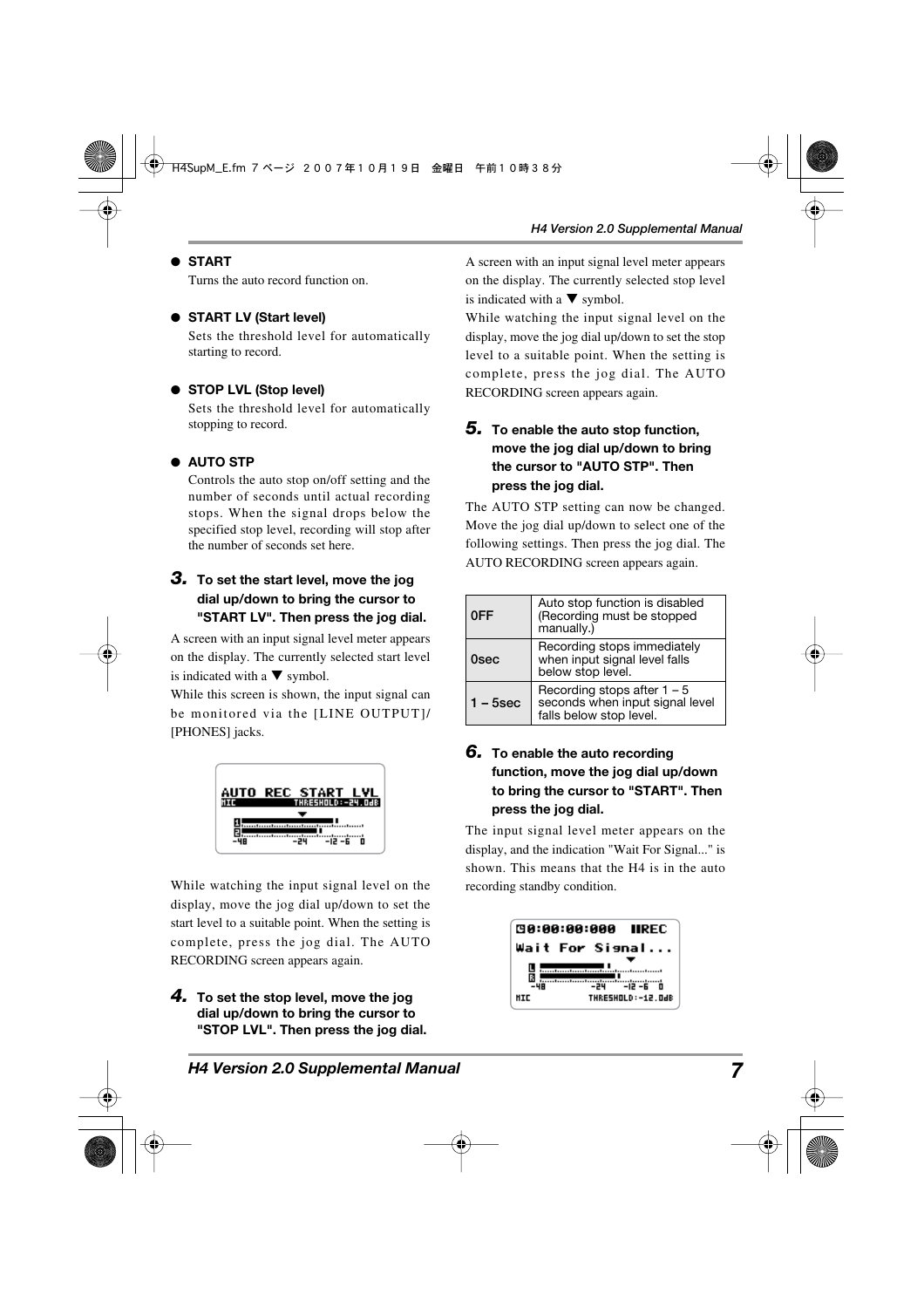In this condition, recording will start when the input signal exceeds the start level, and the name of the file will appear on the display.



**Name of file being recorded** 

#### *NOTE*

While this screen is shown, all controls except for the [REC] key and [MENU] key are disabled.

If the auto stop function is enabled, recording will stop automatically after the signal below the stop level, either immediately or after the selected number of seconds have elapsed. The H4 then returns to the auto recording standby condition and the indication "Wait For Signal..." is shown again.

#### *HINT*

- Even when the auto record/auto stop functions are on, recording will start immediately if you press the [REC] key while the first screen of step 7 is shown. If you press the [REC] key once more during recording, recording will stop immediately.
- If the signal again exceeds the start level while the H4 is in the auto recording standby condition, a new file will be opened and recording starts again.

#### *7.* **To return to the stereo mode top screen, press the center of the [MENU] key repeatedly.**



*8 H4 Version 2.0 Supplemental Manual*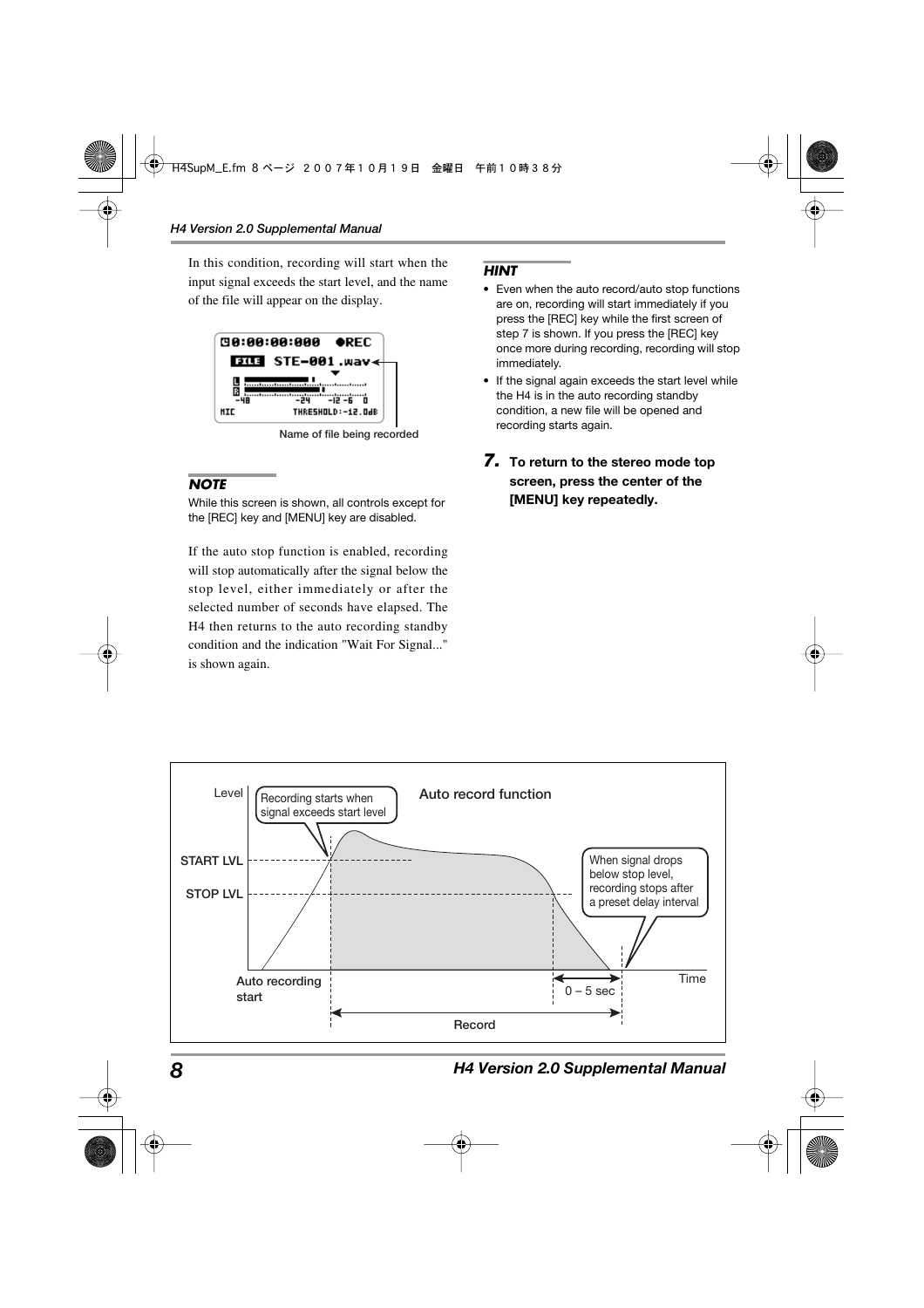# **Dividing a file (stereo mode only)**

In stereo mode, the H4 version 2.0 can split an existing file into two parts at any specified point. If you have recorded a live performance, this lets you create separate files for each song.

#### *NOTE*

Depending on the type of card and the recording format, the dividing process may take about as long as the recording time of the source file. The unit should therefore be powered from the AC adapter during the process. Sufficient free space will also be needed on the card.

#### *1.* **At the stereo mode top screen, press the center of the [MENU] key.**

The main menu which gives access to various H4 settings appears.



#### *2.* **Move the jog dial up/down to bring the cursor to "FILE". Then press the jog dial.**

The FILE menu for selecting various operations for recorded files appears.



#### *3.* **Move the jog dial up/down to bring the cursor to "DIVIDE". Then press the jog dial.**

The screen for selecting the file to divide appears.



#### *4.* **Move the jog dial up/down to bring the cursor to the source file. Then press the jog dial.**

The screen for specifying the division point appears. In the lower part of the screen, a scissors icon indicates the approximate currently selected division point.



**Icon indicating approximate division point** 

#### *5.* **Use the [MENU] key to move the division point.**

While the above screen is shown, you can use the [MENU] key to move the division point (current position), as follows.

- **Top (** $\blacktriangleright$ /ll) of [MENU] key Start/stop playback
- **Left part (**U**) of [MENU] key**  Shift position by 1 second towards beginning of file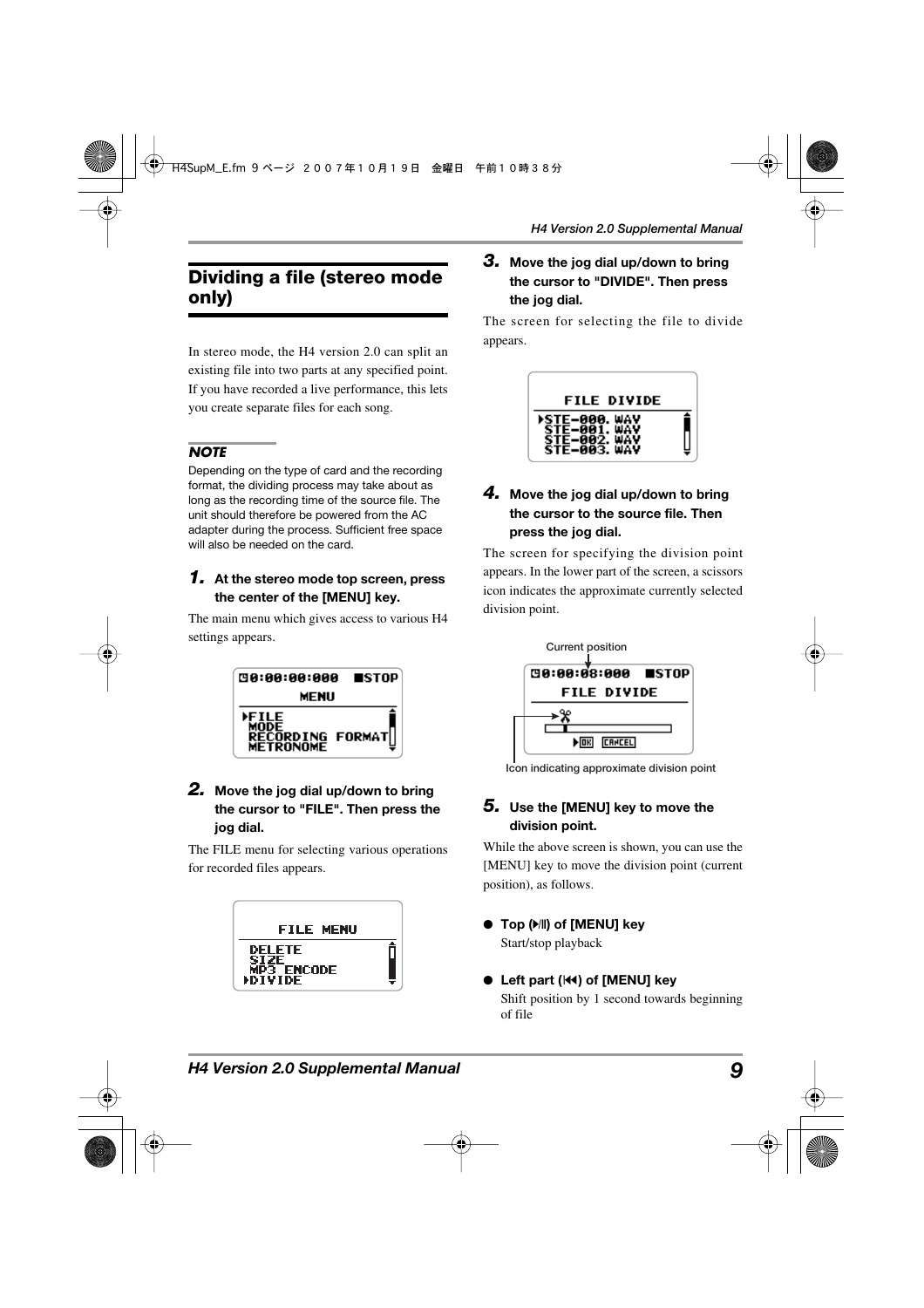# ● **Right part (**I**) of [MENU] key**

Shift position by 1 second towards end of file

#### *HINT*

Alternatively, you can move the jog dial up/down as at the top screen to bring the cursor to the desired digit, and locate the position numerically.

*6.* **When you have reached the intended file division point, move the jog dial up/down to bring the cursor to "OK". Then press the jog dial.** 

The message "Are You Sure?" appears for confirmation.



#### *7.* **Move the jog dial up/down to bring the cursor to "DIVIDE". Then press the jog dial.**

The division process starts and the indication "Please Wait" appears. When the division is finished, the indication "Complete!" is shown, and the file selection screen of step 3 appears again.



Two new files will be created in the stereo mode folder, with "A" (file containing data up to division point) and "B" (file containing data after division point) appended to the original file name.



If a file with the same name as would be created by the above procedure already exists in the folder, a file name change confirmation screen appears. Move the cursor to "OK" and press the jog dial to change the file name, or move the cursor to "CANCEL" and press the jog dial to cancel the file division process.

#### *HINT*

If you move the cursor to "CANCEL" and press the jog dial in step 6 or 7, the operation is canceled and the screen of the preceding step appears again.

*8.* **To return to the stereo mode top screen, press the center of the [MENU] key repeatedly.**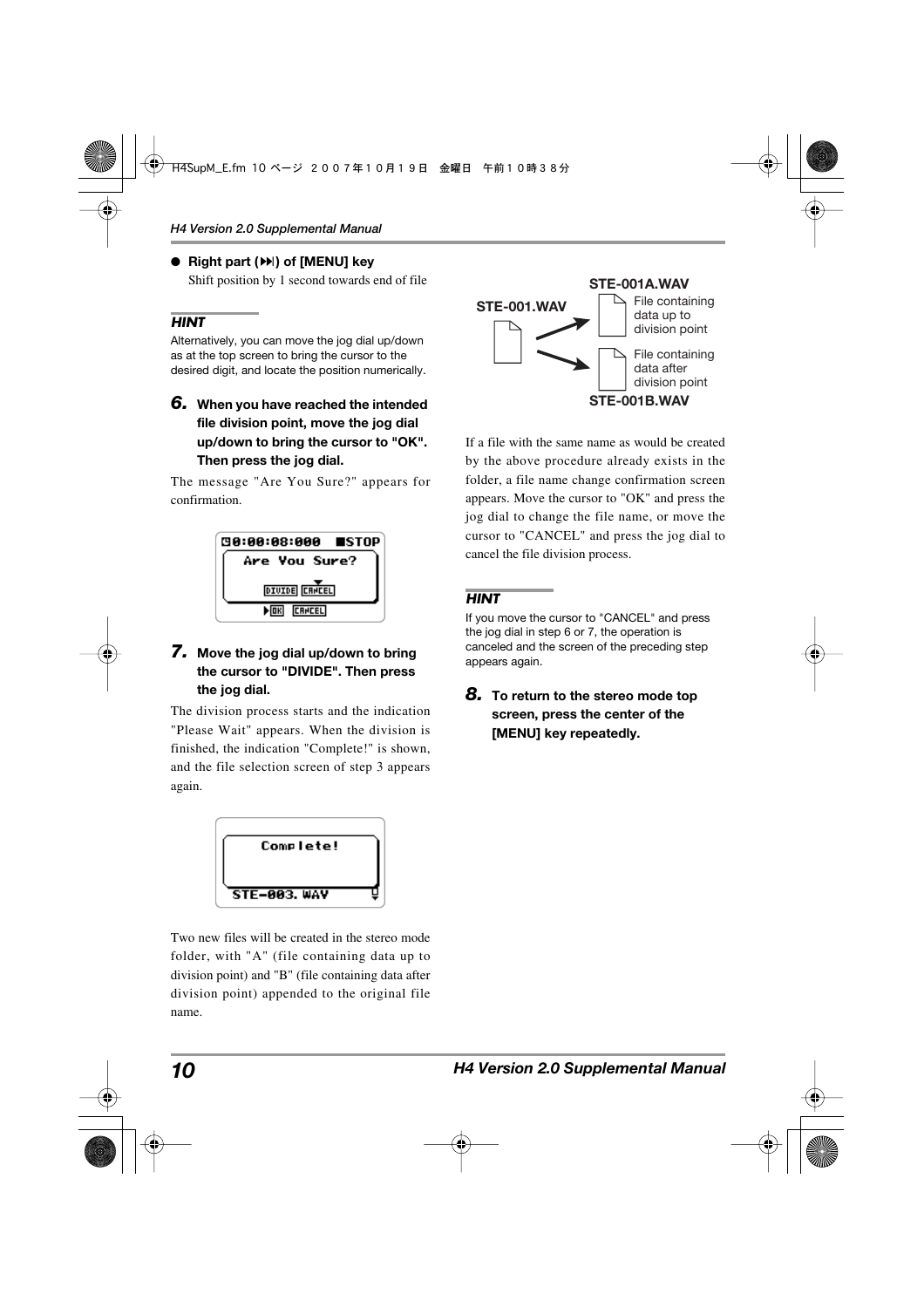# **Raising the overall file level (normalize function)**

Normalizing refers to an operation whereby the overall volume level of a file is raised so that the maximum level is 0 dB (maximum level possible without distortion). This is useful if you have finished a recording but find that the volume level is low.



#### *NOTE*

Depending on the type of card and the recording format, the normalizing process may take about as long as the recording time of the source file. The unit should therefore be powered from the AC adapter during the process.

#### *1.* **At the stereo mode top screen, press the center of the [MENU] key.**

The main menu which gives access to various H4 settings appears.



#### *2.* **Move the jog dial up/down to bring the cursor to "FILE". Then press the jog dial.**

The FILE menu for selecting various operations for recorded files appears.



#### *3.* **Move the jog dial up/down to bring the cursor to "NORMALIZE". Then press the jog dial.**

The screen for selecting the file to normalize appears.



#### *4.* **Move the jog dial up/down to bring the cursor to the target file. Then press the jog dial.**

The message "Are You Sure?" appears for confirmation.



#### *5.* **Move the jog dial up/down to bring the cursor to "NORMALIZE". Then press the jog dial.**

During the normalizing operation, the indication